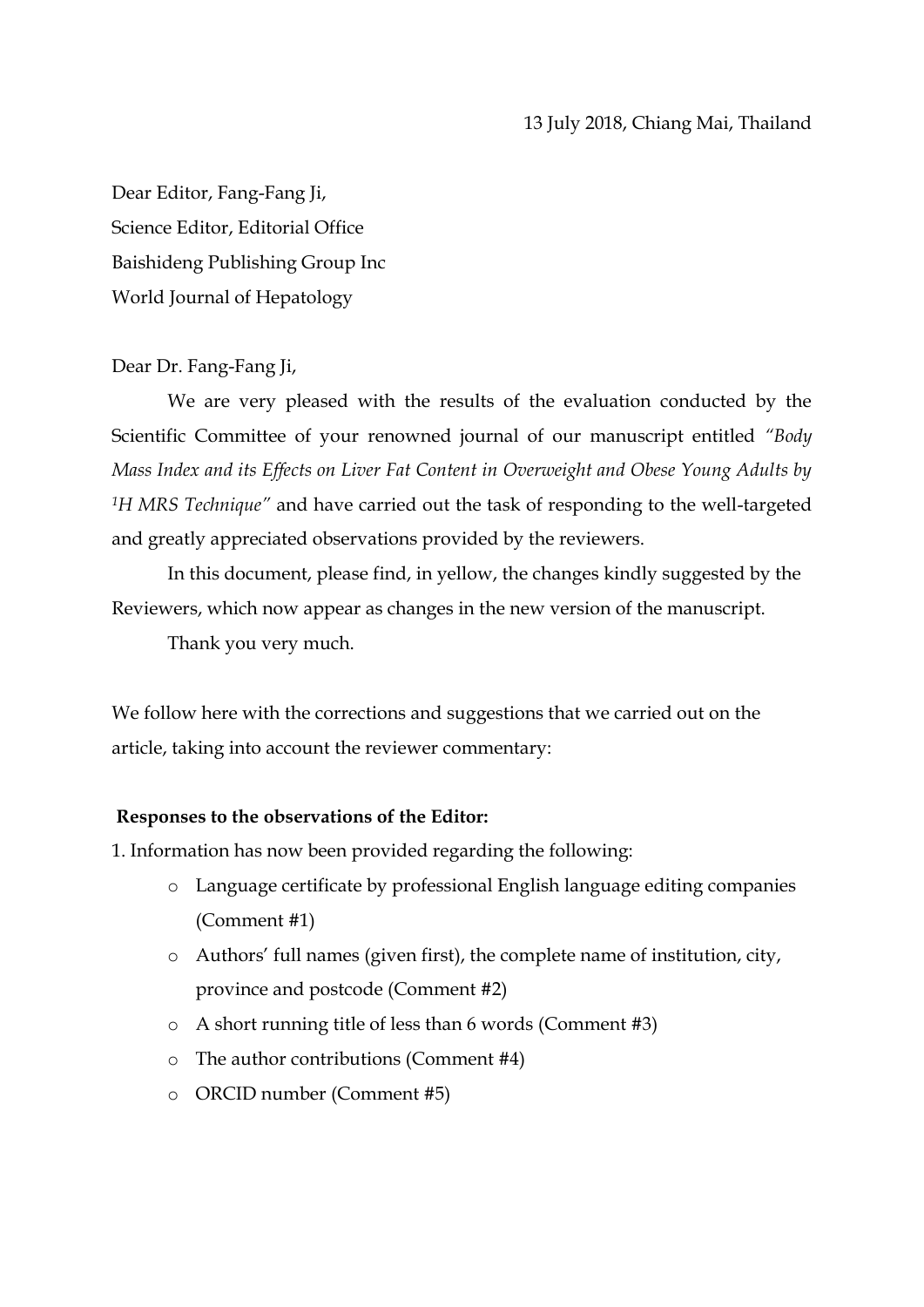- o One corresponding address; Author names, author title, affiliation, name of institution, detail of address , city, postcode, province, country, and institute email (Comment #6)
- o Telephone and fax consist of +, country number, district number and telephone or fax number, (Comment #7)
- o Institutional Review Board Statement (signed pdf format) (Comment #8)
- o Biostatistics (signed pdf format) (Comment #9)
- o A conflict-of-interest statement (signed pdf format) (Comment #10)
- o No data sharing statement (Comment #11)
- o No Institutional animal care and use committee statement because our work did not perform on animal (Comment #12)
- o Audio core tip (Comment #15)
- o The grant approval file (Comment #16)
- o Article Highlights (Comment #17)
- o legends for all abbreviation names (Comment #20)

2. We re-wrote Aim (no more than 20 words) (Comment #13), and a summary of no more than 100 words (Comment #14),

3. We verified the bibliographical references, put these into the journal"s format, and PMID and DOI were added, where pertinent (Comment #18) and identify the figure and panel (Comment #19).

# **REVIEWER : ID 03646970**

# **SPECIFIC COMMENTS TO AUTHORS**

Please see the attached Microsoft word document with suggested changes, queries. Please respond to the best of your abilities

**Comments#1** Is the technique limited to use in young adults? If not then please correct this sentence.

**Response:** Thank you for your suggestion. The technique is not limited to use in young adults. We wrote "young adults" because all subjects in this study were young adults.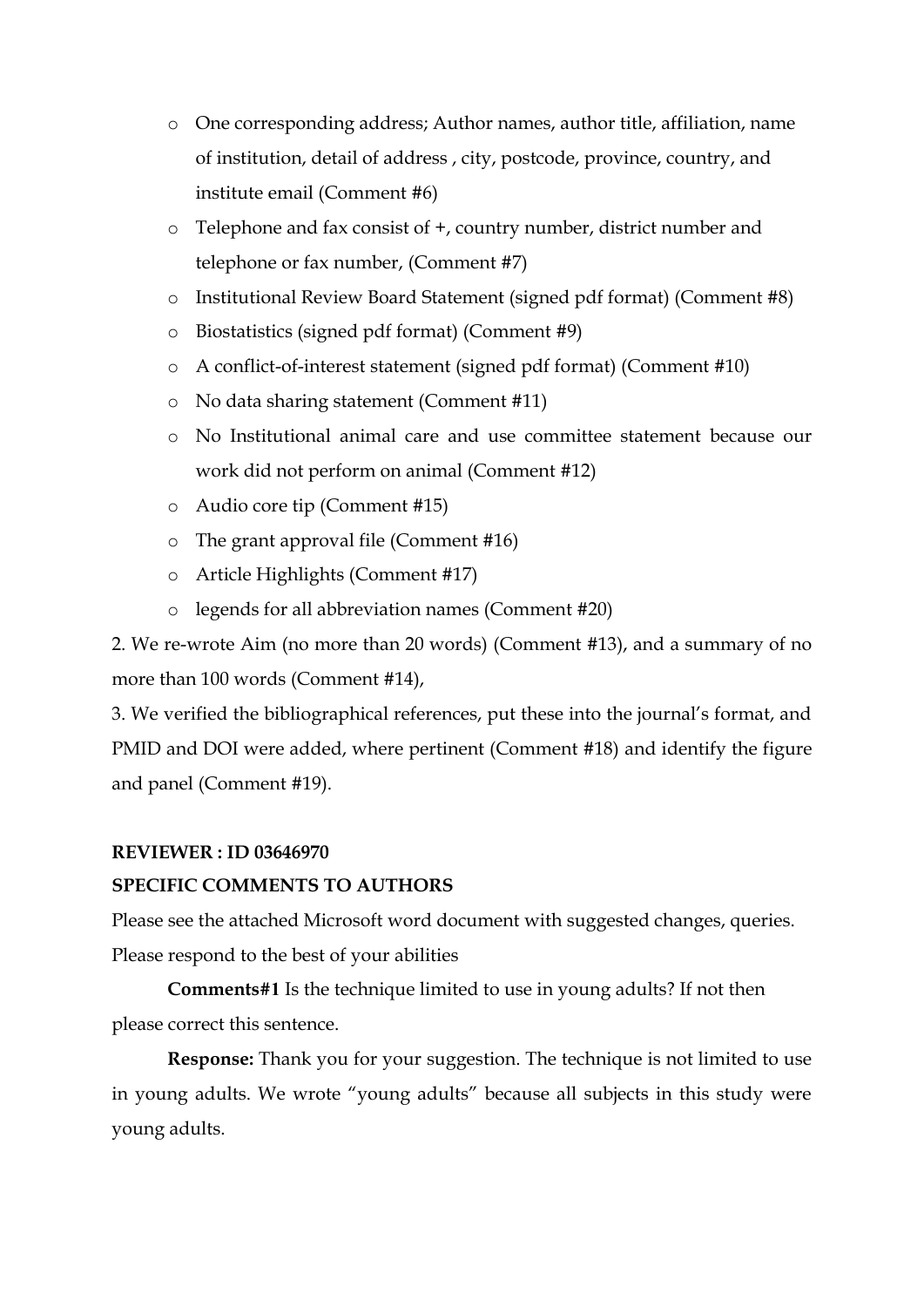**Comments#2** "Due to the prevalence of high liver fat content in OW/OB group, it can be proposed that weight gain and obesity is a leading pathogenic mechanism in liver fat accumulation for this age group".

This only proves association. Its probably best to say that weight gain and obesity are sensitive indicators of high hepatic fat content

**Response**: Thank you for your suggestion. It has now been edited according to the comment of the reviewer, in the following manner:

*Due to the prevalence of high liver fat content in the OW/OB group, it can be proposed that weight gain and obesity are sensitive indicators of high hepatic fat content.*

**Comments#3** "These findings further emphasize the importance of BMI as tools for prevention and control of NAFLD in young adults"

This is not novel

**Response**: Thank you for your suggestion. It was removed.

**Comments#4** "a number of NAFLD patients have been persistently

increasing"

Consider language revision

**Response**: Thank you for your suggestion. It has now been edited according to the comment of the reviewer, in the following manner:

*Due to modern lifestyles and diet, there has been a persistent increase in the number of NAFLD patients.*

**Comments#5** Dyslipidemia was described as an abnormality of Cho levels in plasma including increasing Tri, LDL, and low HDL

Increased?

**Response**: Thank you for your suggestion. The word has now been edited according to the comment of the reviewer, in the following manner:

*Dyslipidemia was described as an abnormality of Cho levels in plasma including increased Tri, LDL, and low HDL*

**Comments#6** Please indicate your results in the Results section (Kolmogorov-Smirnov test and the Shapiro-Wilk test)

**Response**: Thank you for your suggestion. It has now been edited according to the comment of the reviewer, in the following manner: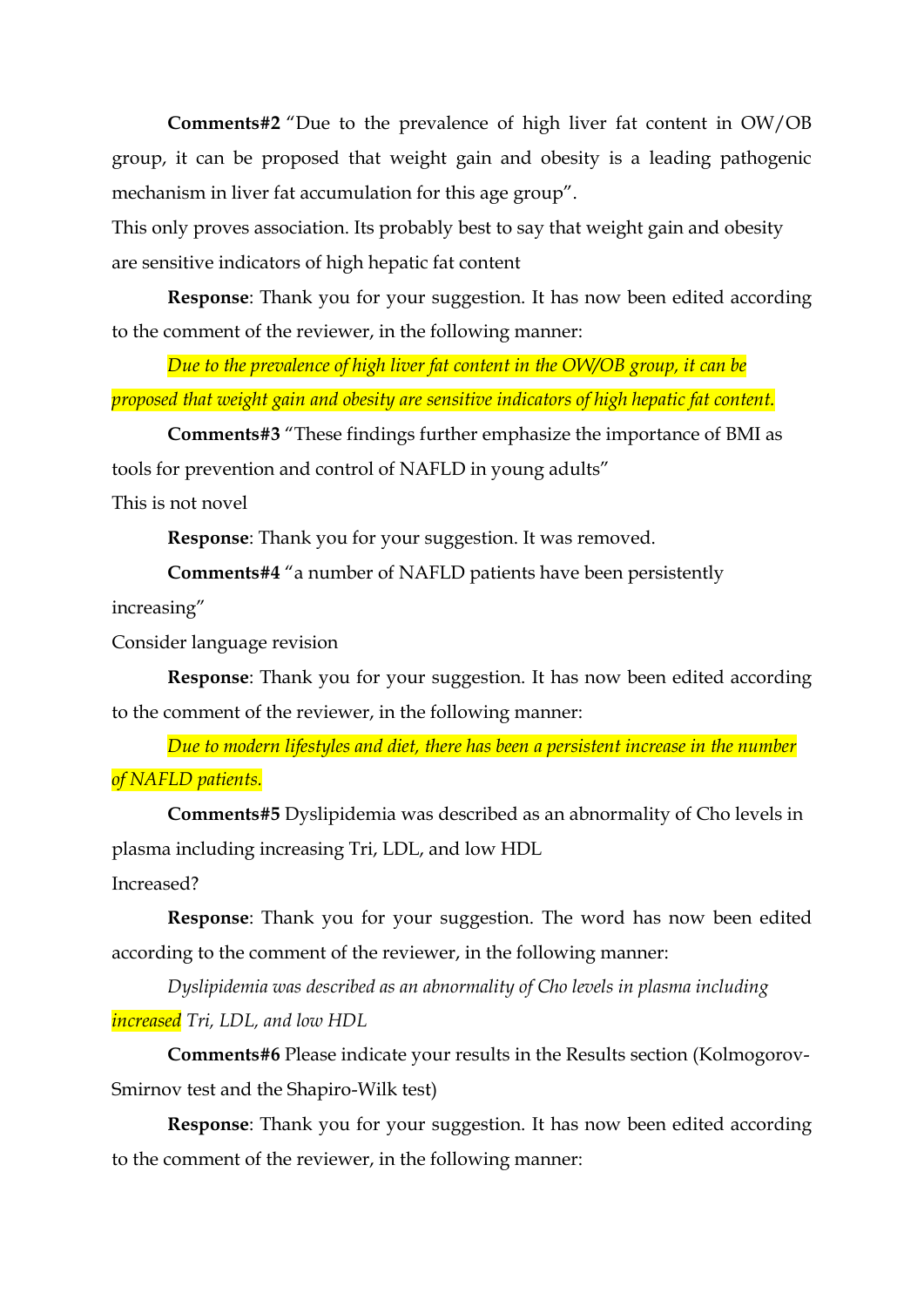*The data in this study was normally distributed. (*in the Results section)

**Comments#7** Cho also was found to be increasing in OW/OB group

Increased?

**Response**: Thank you for your suggestion. The word has now been edited according to the comment of the reviewer, in the following manner:

*Cho also was found to be increased in OW/OB group*

**Comments#8** "One interesting result is the difference in LFC being almost 3 times higher in the OW/OB group when compared to control group"

Consider rephrasing :

**Response**: Thank you for your suggestion. It has now been edited according to the comment of the reviewer, in the following manner:

*Interestingly, the LFC of OW/OB group was approximately 3 times higher than the control group.*

**Comments#9-10** "in which 47.4% of subjects had high LFC had dyslipidemia and 10.5% had HbA1c in the prediabetes range (5.7-6.4%)"

Might be a good place to report Dyslipedemia and abnormal HbA1c in your

OW/OB group here for comparison

**Response**: Thank you for your suggestion. It has now been edited according to the comment of the reviewer, in the following manner:

*Furthermore, dyslipidaemia was present in 47.4% of OW/OB groups, and abnormal HbA1c was found in 10.5% of OW/OB subjects, as well.*

**Comments#11** These combined effects could positively affect the Cho levels in blood

Consider revising sentence

**Response**: Thank you for your suggestion. It has now been edited according to the comment of the reviewer, in the following manner:

*It can be expected that these effects can change the Cho levels in blood*

**Comments#12** and obesity young adult

Obese?

**Response**: Thank you for your suggestion. It has now been edited according to the comment of the reviewer, in the following manner: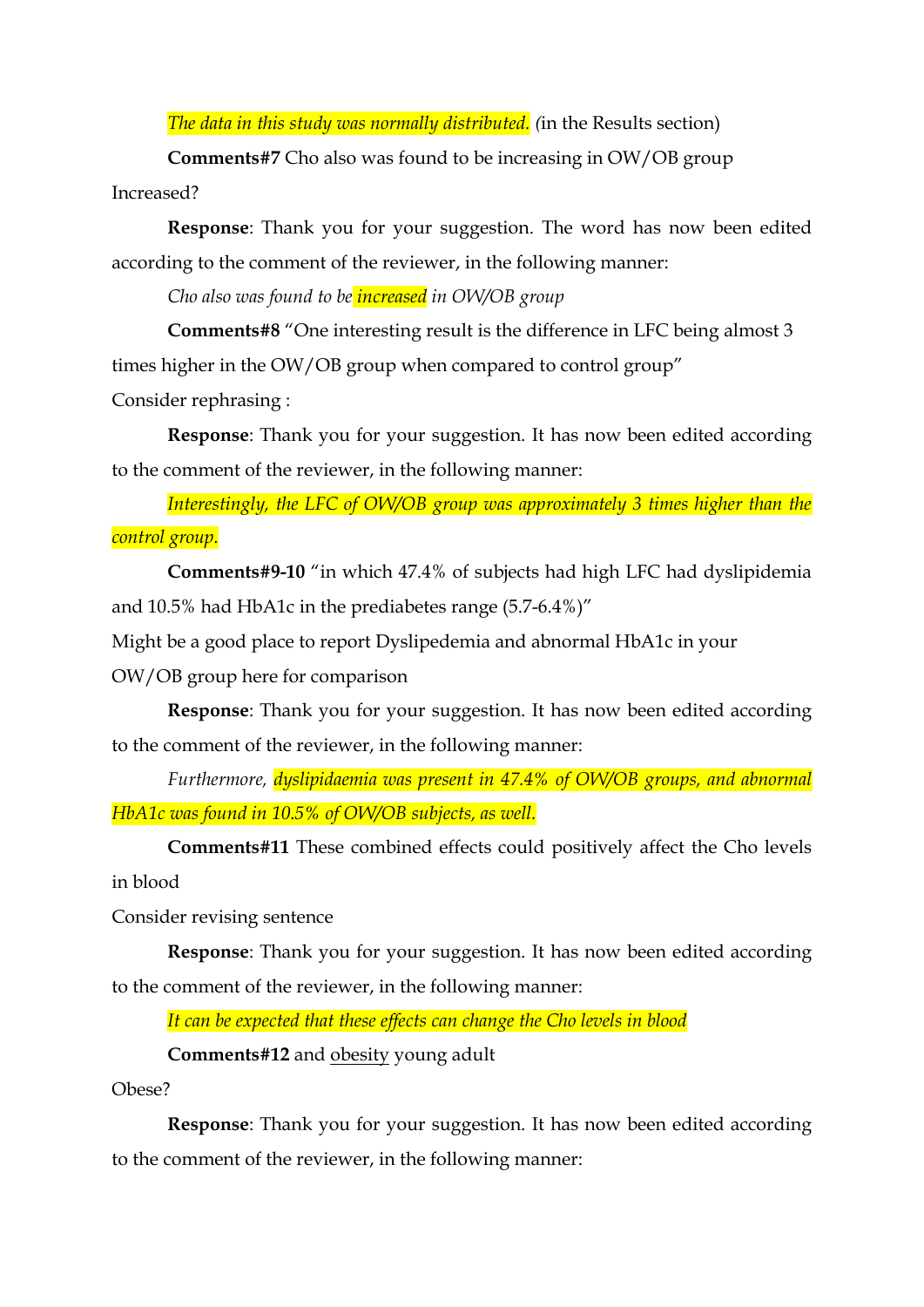#### **REVIEWER : ID 03022475**

#### **SPECIFIC COMMENTS TO AUTHORS**

**Comments#1.** The brand and model of the biochemical analyzers is not specified in the manuscript.

**Response**: Thank you for your suggestion. The brand and model of the biochemical analyzers has now been added according to the comment of the reviewer, in the following manner:

*10 mL of intravenous blood was drawn from antecubital veins and was biochemically analysed using a fully automated analyser (Architect ci8200, Abbott Diagnostic).*

**Comments#2.** Language editing is suggested. (e.g. use "obese young adult" instead of 'obesity young adult' in the sixth paragraph of the discussion section. use "increased" instead of "increasing" in the second paragraph of the blood examination section. The authors should rephrase some of the statements for the purpose of clarification)

**Response**: Thank you for your suggestion. Language has now been edited according to the comment of the reviewer, in the following manner:

*Elevated HbA1c further confirms the high risk of cardio vascular disease and insulin resistance in overweight and obese young adult.*

*Dyslipidemia was described as an abnormality of Cho levels in plasma including increased Tri, LDL, and low HDL.*

We hope that our responses to the reviewers' observations are satisfactory and are available at any time for doubts and concerns related with this new version of our manuscript.

Sincerely yours, Suchart Kothan, Ph.D. Department of Radiologic Technology